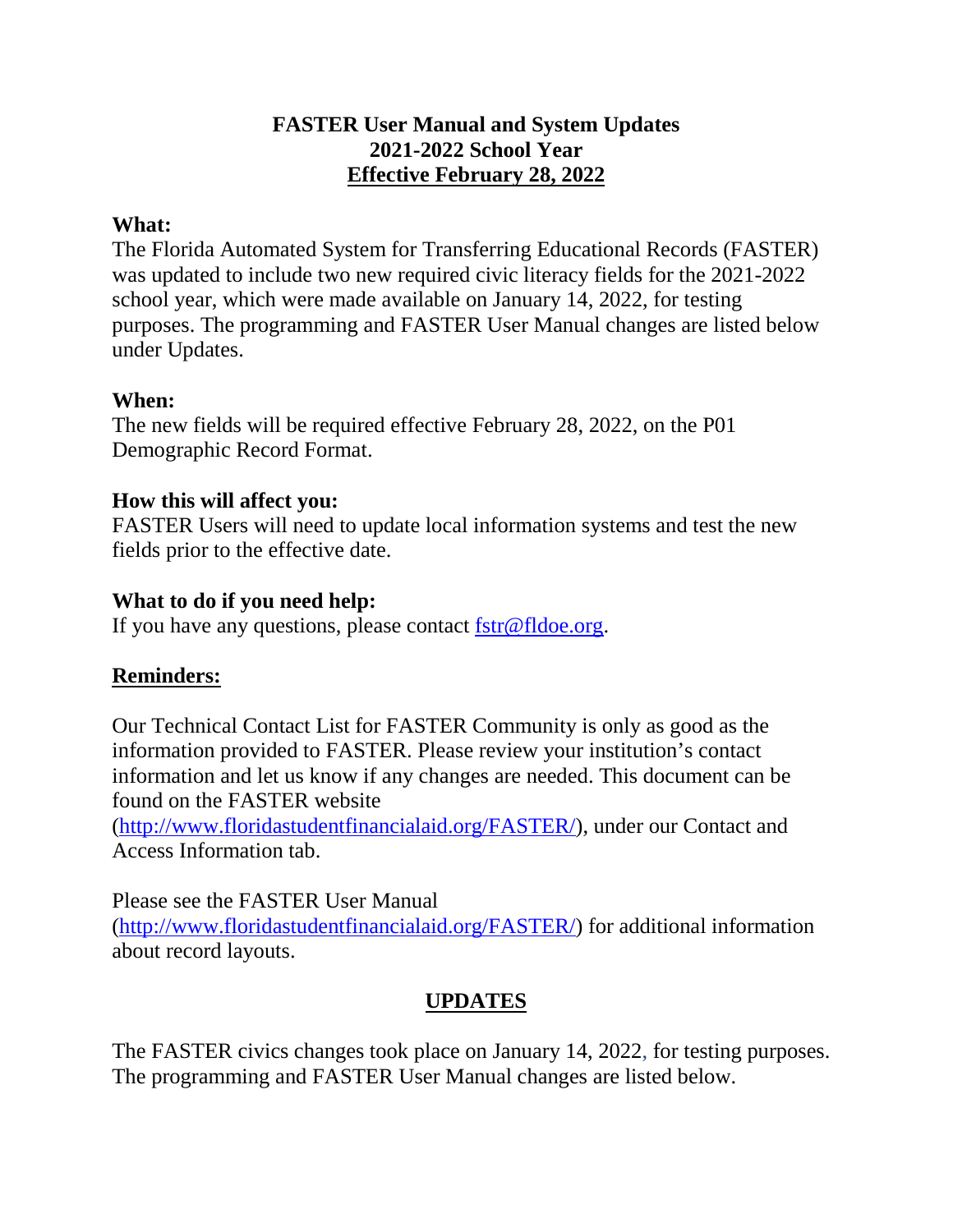## **POSTSECONDARY TRANSCRIPT CHANGES**

## P01 – Demographic Record:

Item 11b: Existing item - Civic Literacy Competency Indicator. This indicator is now only applicable to students in the 2018-2019, 2019-2020, and 2020-2021 cohorts. Item 11e: New item - Civic Literacy Course Completion. This indicator is applicable beginning in the 2021-2022 school year. Item 11f: New item - Civic Literacy Assessment Requirement. This indicator is applicable beginning in the 2021-2022 school year.

# **INTERDISTRICT/SECONDARY TRANSCRIPT CHANGES**

There are no required changes for the Interdistrict/Secondary Transcript record formats.

> **New Required Data Element For Florida Public Institutions SPEEDE Participants Effective February 28, 2022**

For SPEEDE EDI participants, there are two new data elements: postsecondary Civic Literacy Course Completion and postsecondary Civic Literacy Assessment Requirement. These indicators will be conveyed as a RAP (Requirement, Attribute and Proficiency) segment.

In the FASTER User Manual

[\(http://www.floridastudentfinancialaid.org/FASTER/\)](https://urldefense.com/v3/__http:/www.floridastudentfinancialaid.org/FASTER/__;!!OJzR9A!NWLgvn0czl5YYXvrvbxQOOlShECIIlU1CpwnqwDOZ6JFu5nC2yidGqJ-e9Dg_G4Z3qXr$), under the

SPEEDE/ExPRESS Conversion Manual, please review chapter 2-PS to 130, P01- Demog and chapter 7-130 to PS, ST thru NTE for additional information about the two new data elements.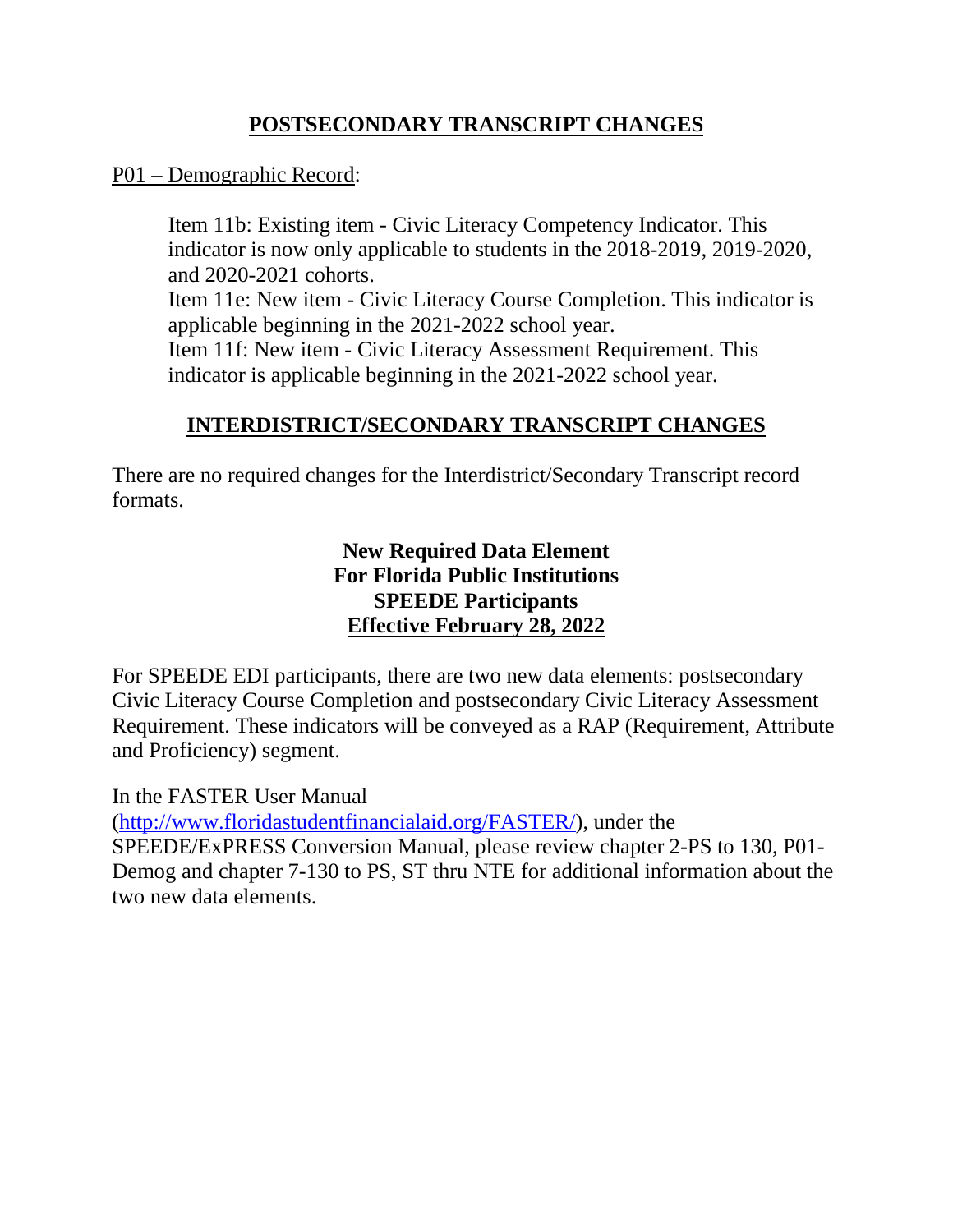For Civic Literacy Course Completion:

| RAP segment at position 1/067                                                                                                    |
|----------------------------------------------------------------------------------------------------------------------------------|
| RAP01 = 9FL - Florida State Adopted Test or<br>Requirement<br>RAP02 = CIVIC LITERACY COURSE COMPLETION<br>$RAP04 = R - Required$ |
| RAP03 = STUDENT MET COURSE<br>à.<br><b>REQUIREMENT</b><br>$RAP05 = Y$                                                            |
| RAP03 = STUDENT NOT MET COURSE<br>ã.<br><b>REQUIREMENT</b><br>$RAP05 = N$                                                        |
| RAP03 = STUDENT EXEMPT FROM<br>à<br><b>REQUIREMENT</b><br>$RAP05 = Y$                                                            |
| RAP03 = REQUIREMENT NOT APPLICABLE<br>à<br>$RAP05 = N$                                                                           |
|                                                                                                                                  |

# For Civic Literacy Assessment Requirement:

| P01 - Item 11f                                          | RAP segment at position 1/067                                                                                                                   |
|---------------------------------------------------------|-------------------------------------------------------------------------------------------------------------------------------------------------|
| Civic Literacy Assessment Requirement                   | RAP01 = 9FL - Florida State Adopted Test or<br>Requirement<br>RAP02 = CIVIC LITERACY ASSESSMENT<br><b>REQUIREMENT</b><br>$RAP04 = R - Required$ |
| Student has passed approved assessment.<br>Y =          | RAP03 = STUDENT PASSED APPROVED<br>ã.<br><b>ASSESSMENT</b><br>$RAP05 = Y$                                                                       |
| $N =$<br>Student has not passed approved<br>assessment  | à RAP03 = STUDENT NOT PASSED APPROVED<br><b>ASSESSMENT</b><br>$RAP05 = N$                                                                       |
| $X =$<br>Student is exempt from the requirement.        | RAP03 = STUDENT EXEMPT FROM<br>à.<br><b>REQUIREMENT</b><br>$RAP05 = Y$                                                                          |
| $Z =$<br>Requirement is not applicable to this student. | RAP03 = REQUIREMENT NOT APPLICABLE<br>à.<br>$RAP05 = N$                                                                                         |